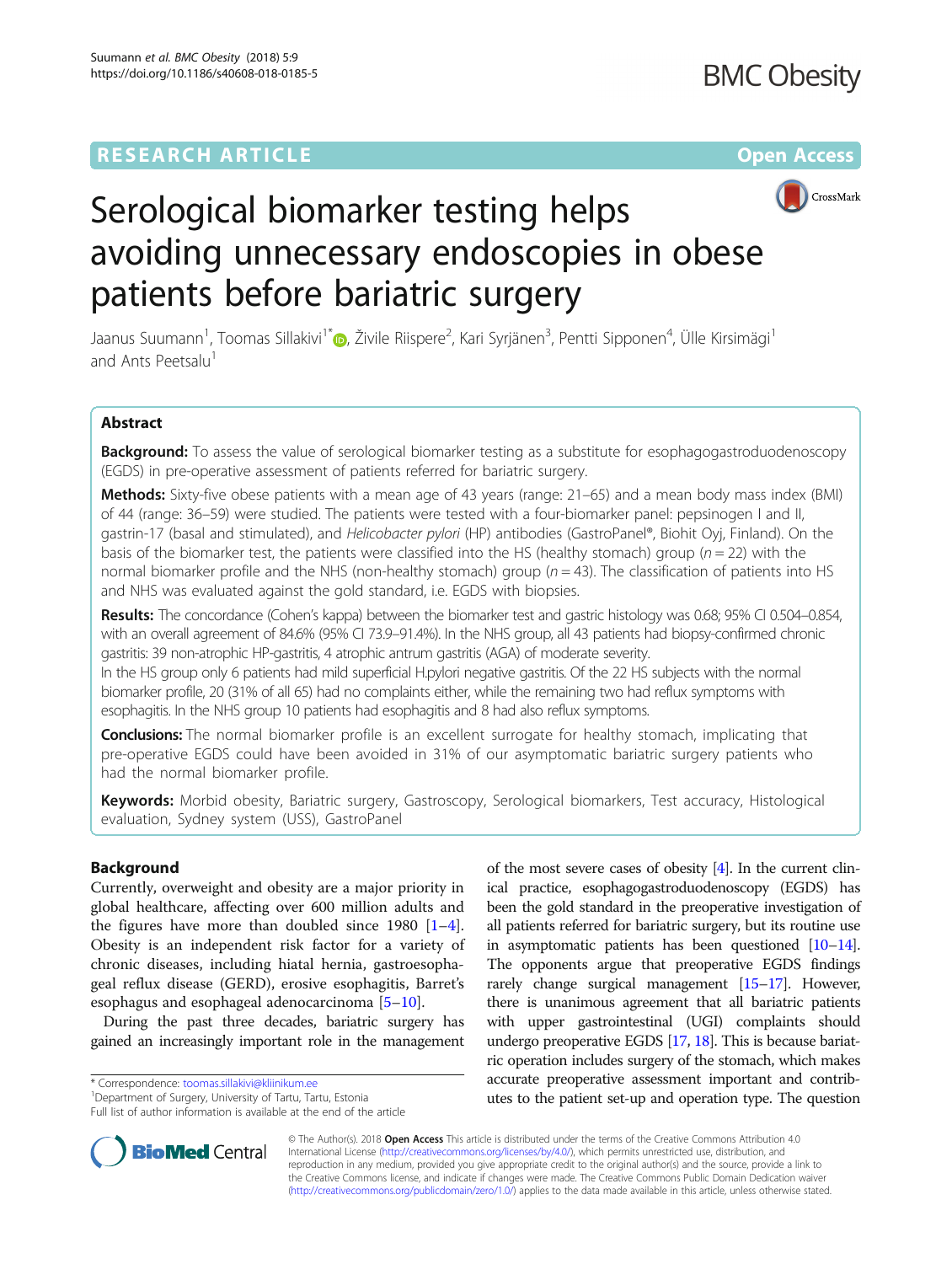remains, however, whether systematic EGDS could be replaced by another (non-invasive) diagnostic tools in this setting.

During the past decade, the use of serological biomarker testing has gained increasing popularity as a non-invasive diagnostic tool for dyspeptic patients and asymptomatic subjects to diagnose both functional disorders and gastric diseases, including HP infection and atrophic gastritis (mucosal atrophy) (AG) [[19\]](#page-7-0). The latest innovation in this technology represents a panel of 4 stomach-specific biomarkers (Pepsinogen I and II, Gastrin-17 and HP antibody) known as the GastroPanel® test (Biohit, Oyj, Finland), which distinguishes between 8 diagnostic marker profiles [[19](#page-7-0)]. Apart from the perfectly normal profile, three others represent purely functional disorders (in acid output) while the remaining four indicate morphological abnormalities (HP and AG). With its very high negative predictive value (> 95%), the normal marker profile excludes any significant gastric pathology with high probability. On the other hand, accurate diagnosis of the gastritis phenotype and topography (antrum or corpus) are important because of their different risks for gastric cancer and/or peptic ulcer [\[19\]](#page-7-0). Today the validity for GastroPanel to diagnose and delineate the healthy stomach and H. pylori gastritis with or without atrophy has already been confirmed in many independent clinical investigations against the gold standard (endoscopy with endoscopic histology); this issue has been adressed in at least two systematic reviews [[20,](#page-7-0) [21\]](#page-7-0).

The serological biomarker test is a non-invasive diagnostic tool which is substantially less expensive than EGDS (e.g. in Finland the cost of GP is about 125 EUR vs 600 EUR for gastroscopy with histopathological evaluation). On the basis of the GastroPanel test, it is straightforward to select patients for whom gastroscopy is mandatory, i.e. those with AG (antrum, corpus or both). In contrast, gastroscopy is not needed for patients who present with HP-infection alone (with no AG); conventional HP eradication is sufficient management [\[19](#page-7-0)]. Similarly, no additional information can be obtained by means of gastroscopy in those patients who have a normal marker profile, despite the fact that minor lesions (e.g. non-specific inflammation, mucosal irritation or micro-erosion) are not excluded by the normal marker profile.

Given the existing divergent opinions on the role of EGDS in the management algorithm of obese patients referred for bariatric surgery  $[10-18]$  $[10-18]$  $[10-18]$  $[10-18]$ , we designed the present study to elucidate the role of non-invasive biomarker testing in the pre-operative evaluation of these patients. Using gastroscopy and biopsies as the gold standard, all patients were tested with GastroPanel® to establish the concordance between these two techniques. One of the aims was to evaluate the

reliability of the normal marker profile (also called "healthy stomach", HS) to predict a biopsy-confirmed healthy gastric mucosa. This should have direct bearing with the key clinical question: how many EGDS examinations can be avoided by systematic biomarker testing of obese patients before bariatric surgery?

## Methods

This study is a part of an ongoing prospective cohort study of 65 obese patients who underwent bariatric surgery at Tartu University Hospital. The key patient characteristics are presented in Table 1. The mean age of the patients was 43.1 years (SD 9.1), and the mean BMI was 44.3 (SD 5.1). Of the 65 patients, 44(68%) were women. All patients were eligible for bariatric surgery: i.e., a BMI of  $>40$  or  $>35$ , with certain obesity-related comorbidities. In accordance with the approved study design, all patients underwent the following pre-operative examinations: serum sampling for biomarker testing, recording the history of upper abdominal complaints (dyspepsia, heartburn), routine EGDS examination with directed biopsies, and their histological evaluation.

The serological biomarker test (GastroPanel® test, Biohit Oyj, Helsinki, Finland) follows the manufacturer's instructions, as previously detailed [\[20\]](#page-7-0). All samples were properly stored and transported to the service laboratory of Biohit Oyj for analysis.

### GastroPanel interpretation

GastroPanel is an automated ELISA test that measures the plasma levels of the following biomarkers: Pepsinogen I (PgI) and II (PgII), fasting (basal) and stimulated amidated G17 (G17b and G17 s), HP antibodies (HPAb). The manufacturer-validated reference values of the four biomarkers were used: PgI 30-160 μg/l; PgII 3-15 μg/l; PgI/ PgII ratio 3–20, G17b 1-7 pmol/l; G17 s 3–30 pmol/l; HPAb<30EIU [[22](#page-7-0)–[24\]](#page-7-0). The results are interpreted, using

Table 1 Key characteristics of the patients

| Patient characteristics                                          |              |
|------------------------------------------------------------------|--------------|
| Age (years, mean $\pm$ SD)                                       | 43.1 (9.08)  |
| Females n(%)                                                     | 44 (67.7)    |
| Preoperative weight (kg, mean $\pm$ SD)                          | 128.3(21.5)  |
| Preoperative body mass index (Kg/m <sup>2</sup> , mean $\pm$ SD) | 44.3 (5.12)  |
| Concomitant diseases (any) n(%)                                  | 57/65 (87.7) |
| Type II diabetes $n\ll 0$                                        | 9(13.8)      |
| Hypertonia, cardiac disease n(%)                                 | 39 (60)      |
| Obstructive sleep apnea $n$ (%)                                  | 20 (30.7)    |
| Degenerative joint disease $n\ll 0$                              | 13(20)       |
| Hypercholesterolemia n(%)                                        | 42 (64.6)    |
| Smokers n(%)                                                     | 17 (26.1)    |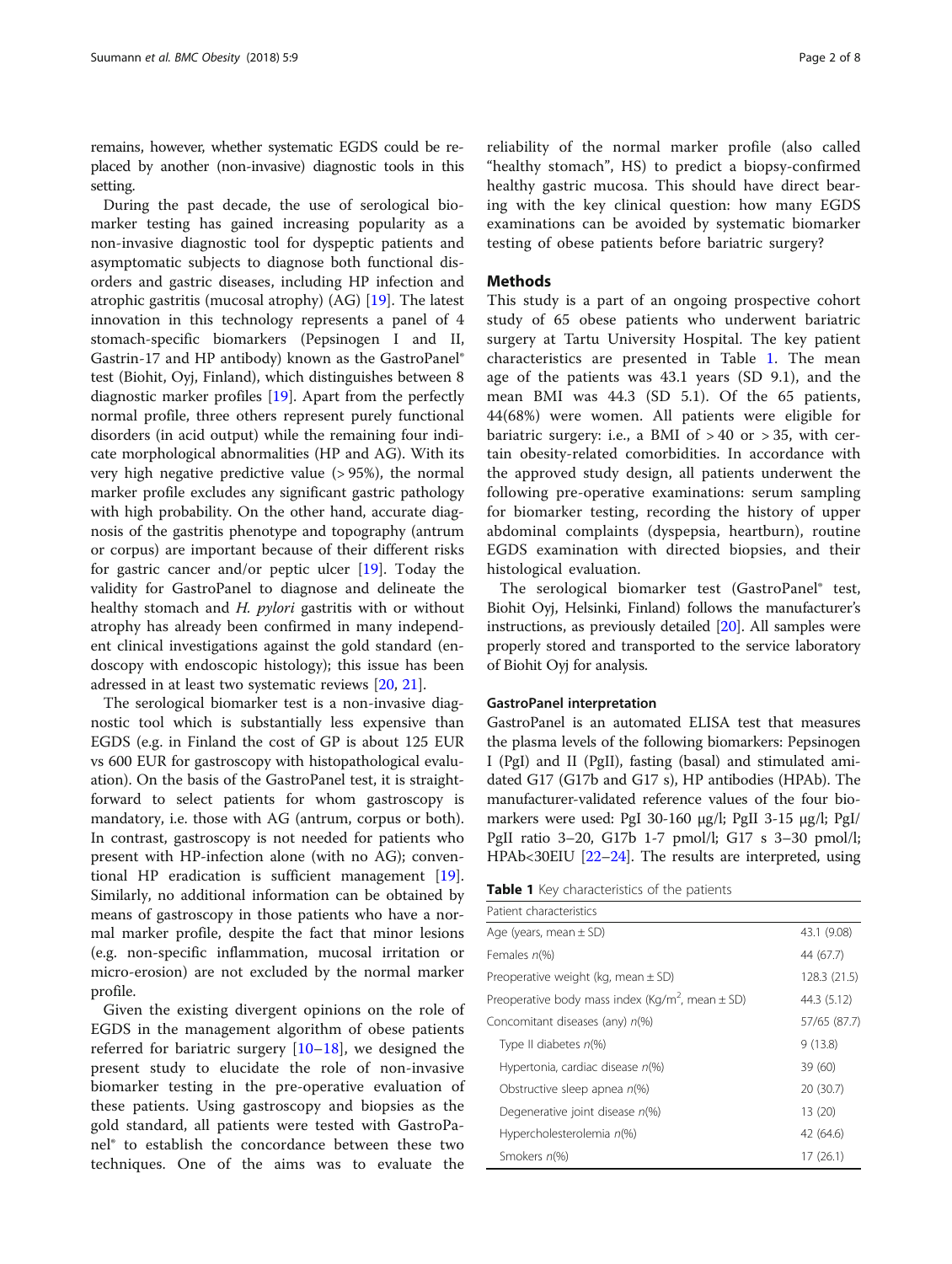the special GastroSoft® software, by classifying the results according to the biomarkers levels into one of the five diagnostic categories: 1) normal profile, 2) superficial (HP) gastritis (PgI, PgII, PgI/PgII, G-17 Normal or High; HPAb >30EIU), 3) atrophic gastritis of the antrum (AGA) (PgI, PgI/PgII Normal; G-17b Low; HPAb>30EIU), 4) atrophic gastritis of the corpus (AGC) (PgI, PgI/PgII Low; G-17b High; HPAb <30EIU or >30EIU), or 5) atrophic pangastritis (AG of the antrum and corpus) (AGP) (PgI Low, PgII Normal or Low; PgI/PgII Low, G-17b Low; HPAb >30EIU), as detailed elsewhere [\[19](#page-7-0), [23](#page-7-0), [25\]](#page-7-0).

## Esophagogastroduodenoscopy (EGDS)

During EGDS, the esophageal, gastric and duodenal mucosa was visually inspected and abnormalities were detected. The degree of esophagitis was evaluated according to the Los Angeles classification (LA) [[26](#page-7-0)]. In every patient, two biopsies from the antrum (2 cm from the pyloric ring) and two biopsies from the corpus were collected. Additional biopsies were taken only when necessary. The histology of the biopsies was evaluated separately for the gastric antrum and corpus, according to the updated Sidney System (USS) classification [\[24\]](#page-7-0), by 3 independent pathologists (ZR, KS, PS). In the case of discrepant results, the biopsies were re-evaluated by a pathologists' panel, and the consensus diagnosis was used as the final one. HP-colonization and its abundance were semi-quantitatively estimated, separately in the antral and corpus mucosa, by microscopic counting, as absent, mild, moderate and severe, as described earlier [\[27\]](#page-7-0).

The classification of patients into the HS and NHS groups according to the Gastropanel results was evaluated against the gold standard, EGDS with biopsies.

#### Statistical analysis

For statistical analysis, the patients were divided into 2 groups: HS (healthy stomach) group (=normal GastroPanel profile) and NHS (non-healthy stomach) group (all abnormal profiles). All data were compared across these two groups. All statistical analyses were performed using the Statistica 13 software package. To evaluate the agreement between the gastric histology (USS) and the biomarker results (GastroPanel), regular Cohen's kappa test (with 95%CI) was used. Continuous variables were presented as mean values with standard deviation (SD) and categorical variables were presented as absolute and relative frequencies. The Chi-square and Fisher's exact tests were employed to assess differences in the categorical data. The nonparametric Mann-Whitney test was used to assess differences in the biomarker values across the study groups. All P values were two-sided, a difference was considered statistically significant at  $P < 0.05$ .

## Results

Table [2](#page-3-0) shows concordance between the GastroPanel test and USS histology (5 categories in both). Using the kappa test, agreement between the two methods was significant: Kappa = 0.68 (95% CI 0.504–0.854), with an overall agreement of 55/65 (84.6%; 95% CI 73.9–91.4%) across 5 diagnostic categories.

Using the two-tier stratification (HS vs. NHS), based on biomarker testing, 22 (34%) of the patients were classified into the HS (normal marker profile) group, and 43 (66%) into the NHS group. The biomarker values in these two patient categories are shown in Table [3](#page-3-0). Not unexpectedly, the biomarker values in the two groups were significantly different, all except for the PgI/PgII ratio that showed higher values in the NHS group.

The prevalence of HP infection in the entire cohort was 43/65 (66%) in the GastroPanel test and 41/65 (63%) in the histological evaluation of the biopsies. In the HS group  $(n = 22)$ , 6/22 (27%) patients had mild chronic HP-negative gastritis in the antrum or corpus, without intestinal metaplasia or substantial activity. There was no statistical difference in any of the biomarkers between these 6 patients (with minor histological findings) or in the remaining 16 patients in the HS group.

In the NHS group  $(n = 43)$ , all patients had histologically confirmed chronic gastritis: 39 patients had non-atrophic HP- gastritis and 4 had AG. The HP- related chronic gastritis was detected as follows: in the antrum, mild or moderate gastritis in 36 cases and severe in 5 cases; in the corpus, mild or moderate gastritis in 36 cases and severe in 2 cases. Four patients had moderate degree AGA at histological evaluation. The G17b (1.6 pmol) and G-17 s (2.7 pmol/l) were low in the first case and low also in the second case (G-17b 0.16 and G-17 s 1.97 pmol/l (over three-fold increase in G17 s but still below the 3 pmol threshold). In the other two cases of AGA, the G17 levels were normal (3.4/12 and 2.6/9.6 pmol/l, respectively, for G-17b and G-17 s, indicating a normal function of the antral G cells. In none of the cases, atrophy was detected in the gastric corpus mucosa (AGC).

In one patient, classified as a case of panatrophy by GP, the histological evaluation did not confirm the finding, i.e. H. pylori related chronic superficial gastritis: antrummoderate degree chronic gastritis with mild activity, mild degree H. pylori infection, no atrophy; corpus- moderate degree chronic gastritis with mild activity, mild degree H. pylori infection, no atrophy.

In the HS group, hiatal hernia was endoscopically diagnosed in 4 patients and 2 of them had reflux complaints with LA grade A and grade B esophagitis at EGDS. Three patients in the HS group had erosions at EGDS with a modified Lanza score [\[28](#page-7-0)] of 2, 2 and 3,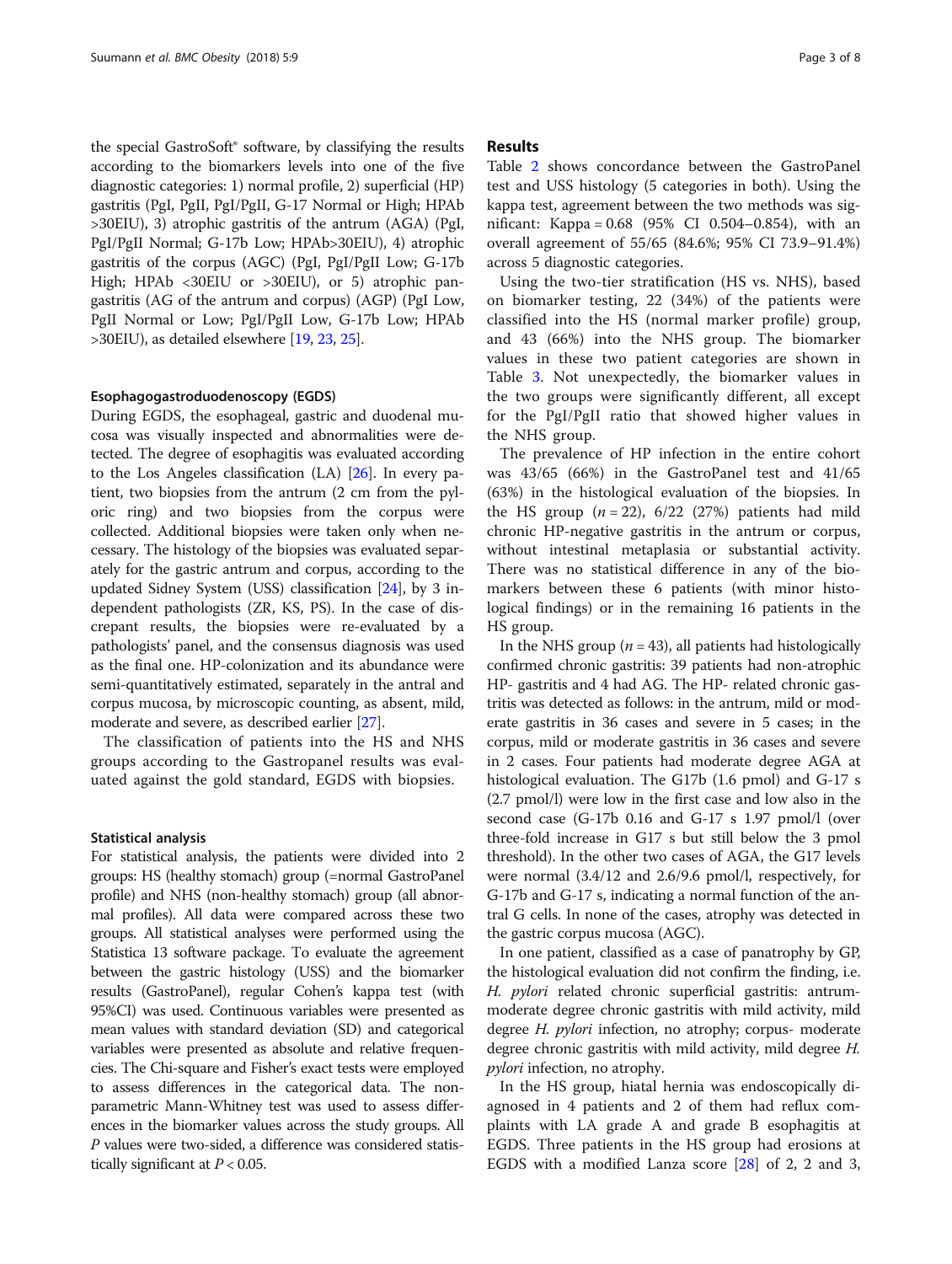| Page 4 |  |
|--------|--|
|        |  |

|                                                  | Gastric mucosa histology (USS classification <sup>a</sup> ) |               |                               |                            |                            |                     |      |
|--------------------------------------------------|-------------------------------------------------------------|---------------|-------------------------------|----------------------------|----------------------------|---------------------|------|
| Diagnostic Categories of the<br>GastroPanel test |                                                             | Normal        | Superficial (HP)<br>Gastritis | Antral<br>atrophy<br>(AGA) | Corpus<br>atrophy<br>(AGC) | Panatrophy<br>(AGP) | Tota |
|                                                  | Normal profile                                              | 16            | 6                             | $\mathbf{0}$               | $\mathbf{0}$               | 0                   | 22   |
|                                                  | Superficial (HP)<br>Gastritis                               | $\mathcal{O}$ | 38                            | 3                          |                            |                     | 41   |
|                                                  | Antral atrophy                                              | $\mathbf 0$   | 0                             |                            | 0                          | 0                   |      |
|                                                  | Corpus atrophy                                              | $\mathcal{O}$ | 0                             | 0                          |                            | 0                   |      |
|                                                  | Panatrophy                                                  | $\mathbf 0$   |                               | 0                          | 0                          | $\Omega$            |      |
|                                                  | Total                                                       | 16            | 45                            | 4                          |                            |                     | 65   |

<span id="page-3-0"></span>Table 2 Concordance between the biomarker test results and histological diagnosis

a The Updated Sydney System (USS) classification of gastritis

respectively. All these 3 patients with erosions were HPnegative, with PgII levels of 3.8, 3.4 and 3.8 μg/l, i.e., with no increase in this mucosal inflammation marker. They all used multiple medications (cardiac, glucocorticoids etc.) due to comorbidities.

Table [4](#page-4-0) summarizes the clinical (endoscopic) findings in the HS and NHS groups. Importantly, 20/65 patients (31%), all from the HS group, had no clinical symptoms or HP-associated gastritis, and their biomarker profile was also normal.

In the NHS group, hiatal hernia was endoscopically confirmed in 15/43 patients and esophagitis in 10/43 patients, while 8 had reflux complaints. Only 2 of the 10 patients with esophagitis had G17b levels below 1 pmol/l (0.75 and 0.16); the remaining 8 had the G-17b levels between 1.6 pmol/l and 13.9 pmol/l. In 4 patients with reflux symptoms, esophagitis was confirmed on EGDS: LA grade A in 3 patients and Grade B in 1 patient. In the NHS group, 14 patients also had erosions /erosive gastritis and 1 patient had incidental duodenal polyp. In the NHS group (with 14 patients having erosions), the mean PgII levels were almost three times as high as those in the HS group (Table 3).

There was no correlation between G17b and esophagitis at EGDS or between G17b levels and GERD complaints irrespective of the fact whether patients belonged to the HS or NHS group (all  $p = NS$ ).

## **Discussion**

According to the gastric biomarker test results, our patients were divided into the HS and NHS groups, following previous suggestions [\[19](#page-7-0)]. Using gastroscopic biopsies as the gold standard, the concordance between the biomarker testing and histology was substantial, with a kappa value of 0.68 and an overall agreement (across 5 categories) of 84.6%. These values favourably compete with those reported in previous validation studies [\[19,](#page-7-0) [23](#page-7-0)]. This is not unexpected because the biomarker test used (GastroPanel) is based on four biomarkers reflecting the

**Table 3** The biomarker levels in the two categories (HS/NHS) of patients

|                                                 | Whole Series                        | Healthy stomach<br>(HS Group)<br>$n = 22$ | Non-healthy stomach<br>(NHS Group)<br>$n = 43$ | $(p$ -value)# |
|-------------------------------------------------|-------------------------------------|-------------------------------------------|------------------------------------------------|---------------|
| $\mathrm{^a}$ G17b pmol/l mean $\pm$ SD (range) | $3.9 \pm 5.0$<br>$(0-28.1)$         | $2.05 \pm 2.2$<br>$(0-9.9)$               | $4.9 \pm 5.7$<br>$(0 - 28.1)$                  | 0.028         |
| $^{b}$ G17 s pmol/l mean $\pm$ SD (range)       | $12.3 \pm 10.3$<br>$(0 - 40.9)$     | $8.8 \pm 8.4$<br>$(0.2 - 36.1)$           | $14.1 \pm 10.8$<br>$(0 - 40.9)$                | 0.048         |
| PG $\vert \mu q \vert$ mean $\pm$ SD (range)    | $81.8 \pm 38.6$<br>$(22.7 - 197.5)$ | $58.2 \pm 27.9$<br>$(33.0 - 151.1)$       | $93.9 \pm 38.0$<br>$(22.7 - 197.5)$            | < 0.0001      |
| PG II $\mu q$ /I mean $\pm$ SD (range)          | $7.2 \pm 5.9$<br>$(0.3 - 29.3)$     | $3.37 + 1.7$<br>$(0.3 - 8.4)$             | $9.2 \pm 6.4$<br>$(1.4 - 29.3)$                | < 0.0001      |
| PG I/PG II mean $\pm$ SD (range)                | $15.5 \pm 12.3$<br>$(3.3 - 103.3)$  | $21.6 \pm 18.9$<br>$(10.7 - 103.3)$       | $12.4 \pm 4.6$<br>$(3.2 - 25.2)$               | < 0.0001      |
| $lgG$ EIU mean $\pm$ SD (range)                 | $64.2 \pm 40.8$<br>$(2.1 - 121.1)$  | $13.12 \pm 7.7$<br>$(2.1 - 27.3)$         | $90.4 \pm 21.1$<br>$(38.1 - 121.1)$            | < 0.0001      |

<sup>a</sup> G-17b, basal gastrin-17

<sup>b</sup> G-17 s, stimulated gastrin-17

#Mann-Whitney U-Test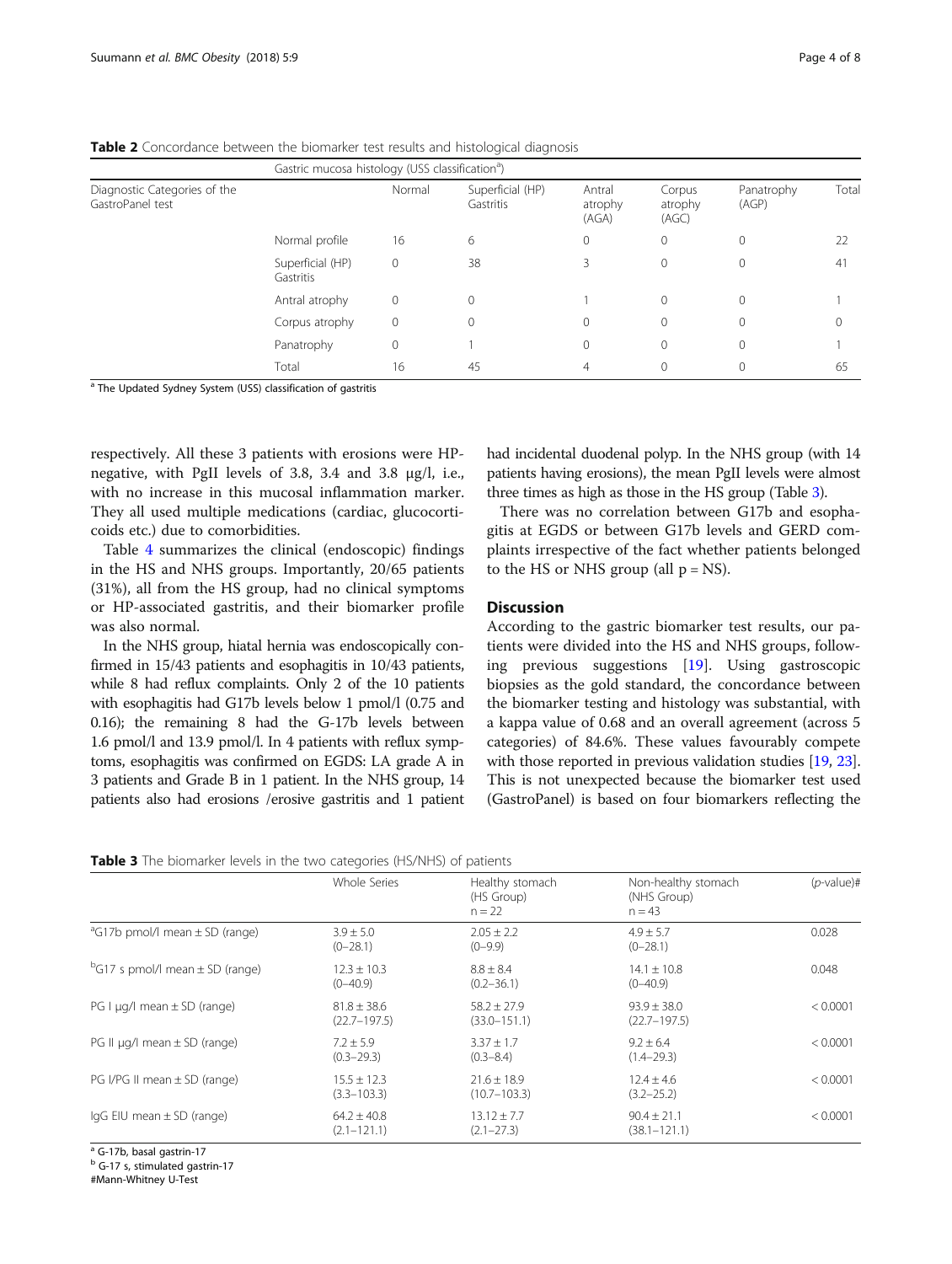<span id="page-4-0"></span>Table 4 Endoscopic findings, clinical symptoms in the pre-operative assessment of the HS and NHS groups

|                              | Healthy stomach<br>(HS Group)<br>$n = 22$ | Non-healthy<br>stomach<br>(NHS Group)<br>$n = 43$ |
|------------------------------|-------------------------------------------|---------------------------------------------------|
| Endoscopic findings:         |                                           |                                                   |
| • Hiatal hernia              | 4                                         | 15                                                |
| • Esophagitis                | 4                                         | 10                                                |
| • Erosions/erosive gastritis | 3                                         | 14                                                |
| • Duodenal polyp             |                                           |                                                   |
| Clinical symptoms:           |                                           |                                                   |
| • Reflux disease (GERD)      | 2                                         | 8                                                 |

GERD gastroesophageal reflux disease

function and structural integrity of the stomach mucosa [[19](#page-7-0), [22,](#page-7-0) [23,](#page-7-0) [25](#page-7-0), [29](#page-7-0)]. Accordingly, Pepsinogen levels and their ratio are decreased in corpus atrophy, accompanied by elevated G-17. The G-17 level also gives indication of gastric acid secretion, being low with high acid output and high when stomach is acid-free (due to PPI treatment or AG). In antrum atrophy, G-17 is low and does not respond to protein stimulation (lack of G-cells). The two main indications of the GastroPanel test are: 1) first-line diagnostic test for dyspeptic complaints, and 2) screening of asymptomatic subjects for gastric cancer risk (HP and AG). Despite the fact that some minor abnormalities are not detected by the normal marker profile, GastroPanel is a test for stomach health, with an excellent longitudinal negative predictive value. On the other hand, abnormal test results implicating AG do predict a significantly increased long-term risk for gastric cancer.

The present study is the first where the utility of this biomarker test in the pre-operative management of bariatric surgery patients was evaluated in a 100% biopsyconfirmed clinical setting. One of the aims was to assess how many gastroscopies could be avoided by using the normal biomarker profile as a surrogate for healthy stomach (HS). The results are encouraging, while implicating that using this approach, the HS and NHS groups can be distinguished with high accuracy. Indeed, the serum levels of all 4 biomarkers were significantly different in the HS and NHS groups, being markedly higher in the latter (Table [3\)](#page-3-0). Most remarkably, the markers of mucosal inflammation (PgII in particular) was almost three times as high in the NHS patients as in the HS patients.

HP is the key causative factor of severe gastric pathology, including peptic ulcer disease and gastric cancer. In the study cohort, the prevalence (66%) of HP in candidates for bariatric operation was significantly higher than that reported in many previous studies (3.4–17%) from Belgium, Finland and the USA [\[13](#page-7-0), [15,](#page-7-0) [30\]](#page-7-0), but similar to

that (53–66%) reported from Greece and Brazil [\[31](#page-7-0)–[33](#page-7-0)]. In the Estonian population, HP prevalence is closely associated with the birth cohort [\[34](#page-7-0), [35](#page-7-0)]: HP has become more rare among younger generations. In our bariatric surgery cohort, the detected 66% prevalence of HP is equivalent to that (56–69%) reported in previous studies on the same birth cohorts (1970–1990) of the general population in Estonia [[35](#page-7-0)].

Because HP is associated with severe clinical sequels [[19,](#page-7-0) [36](#page-7-0)–[38\]](#page-7-0), its eradication is indicated [\[13\]](#page-7-0) and leads to regression of the inflammatory process in the gastric mucosa and significantly reduces the risk for its known complications at the population's level. Indeed, the reported preoperative endoscopic findings (hiatal hernia, 16–25%; esophagitis, 13–30%) from geographic regions with low HP prevalence [\[13](#page-7-0), [15](#page-7-0), [30\]](#page-7-0), as well as from the the high-prevalence regions [[31](#page-7-0)–[33](#page-7-0)], are consistent with similar morbidity in our cohort (Table 4). Chronic inflammation of the stomach mucosa was detected in 75% (49/65) and atrophy in 6.2% (4/65) of the patients. As expected, gastric diseases (gastritis, 65.1%; AG, 16.7%) are more frequent in regions [\[31](#page-7-0), [33\]](#page-7-0) with high HP prevalence, like Estonia, as compared with the low-prevalence regions (gastritis, 9.1– 28%; AG 0.9%) [\[13,](#page-7-0) [15](#page-7-0), [30](#page-7-0)].

Most of the patients in the NHS group had HP -related gastritis without atrophy. In such cases, gastroscopy is optional if the patient requests it [[19](#page-7-0)]. Gastroscopy is mandatory only in the cases with suspected AG or in patients with sustained symptoms. In the NHS group, only four patients had moderate AGA which requires regular monitoring by endoscopy to disclose eventual progression and increased risk of gastric cancer [[37](#page-7-0), [39\]](#page-7-0). Of these four AGA cases, only one was clearly confirmed and another one was suspected on the basis of biomarker testing. In the other two cases, AGA was only confirmed with biopsy. In GastroPanel, the G-17 values were within normal limits, implicating that abundant G-cells were still present to sustain the normal G-17 output. Most likely, these cases represent patchy mucosal atrophy instead of a diffuse disease. It is not well established how such patchy atrophy behaves in the long run, and whether regular endoscopic monitoring is indicated or whether biomarker testing is sufficient. It is likely that the gastric mucosa in these patients can significantly recover after HP eradication, while inflammation symptoms diminish or disappear and the process of mucosal atrophy can be arrested, as reported earlier [\[24,](#page-7-0) [39](#page-7-0), [40\]](#page-7-0).

In our series, AGA detected by the biomarkers was rare, which has been shown before [\[41](#page-7-0)]. A recent meta-/ analysis of the published GastroPanel literature confirmed that the test works better for detection of AGC (PgI, PgI/PgII ratio) than AGA (G-17). A simple explanation is that low G-17 levels can result from two distinct causes: AGA and high acid output [[19,](#page-7-0) [20,](#page-7-0) [42](#page-7-0)]. No biomarker that is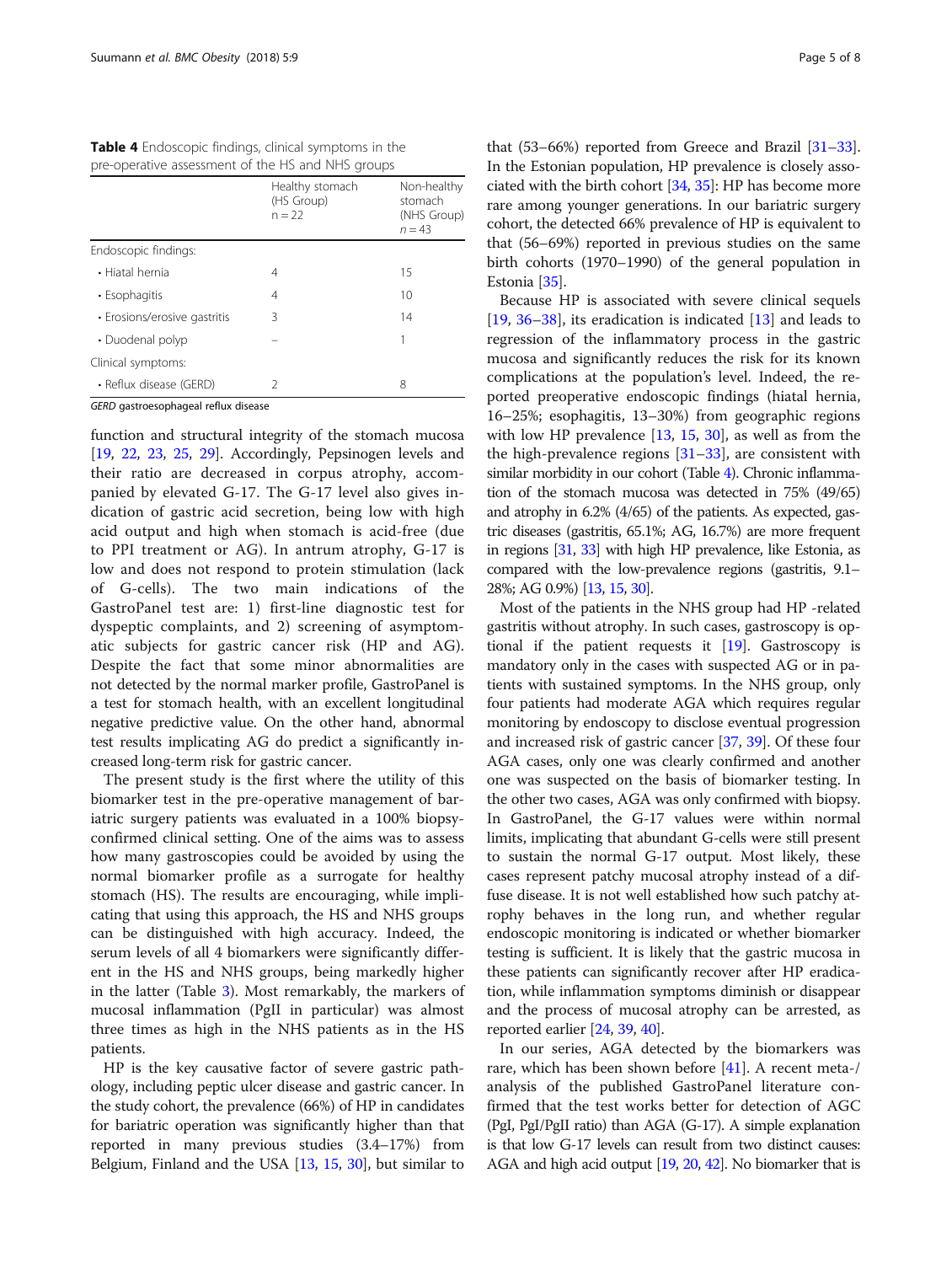regulated by more than one trigger can be a highly specific indicator of only the other [\[20\]](#page-7-0). To make distinction between these two (AGA, high acid output), it is mandatory to test G-17 after protein stimulation (G-17 s). Failure to increase G17 s output implicates lack of G-cells and presence of AGA [[20\]](#page-7-0).

Another explanation for the rarity of AGA in our series could be the relatively young age of the patients. In fact, GastroPanel was not primarily designed for testing bariatric surgery patients but for diagnosis and screening of elderly patients with AG and for screening increased risk of gastric cancer [\[29](#page-7-0)]. However, bariatric surgery can be safely performed also in patients aged 60 years or more [[43](#page-7-0)]. In this sub-group, the potential role of the gastric biomarker test can be particularly important as the incidence of atrophy and gastric cancer increases with age. Furthermore, using the biomarker test, we could easily diagnose almost all HP-infections and administer a timely treatment to diminish the risk of AG and gastric cancer.

There was also one false positive "panatrophy" (according to GP) in our series while histologically only superficial H.pylori related gastritis was confirmed. Rather, this fact could be related to technical issues.

In patients with AG, follow-up EGDS is still needed. Thus the gastric sleeve method (SG) would be preferable, because routine EGDS after bypass operation (GBP) is unfeasible. In large series of operated patients, however, practically no post-operative problems have been reported in the bypass group. Only a few case reports are available on postoperative cancer [[44\]](#page-7-0).

Regarding the use of the normal GastroPanel profile as a surrogate for healthy stomach (HS), 22/65 subjects were categorised into this group according to its criteria. Clinically, 20 of them were asymptomatic, had no history of abdominal complaints, and only 2 had reflux symptoms. On EGDS, only minor abnormalities were detected that were considered clinically insignificant: non-HP gastritis, mild or moderate degree esophagitis, or gastric mucosa erosions. It is clear that management of these disorders does not require a delay in elective surgery, nor is it a contraindication for operation [\[11](#page-6-0)]. In 4 cases, esophagitis (LA grade A/B) was found to be associated with hiatal hernia, and 2 of these reported reflux complaints. According to international consensus [[17,](#page-7-0) [18\]](#page-7-0), for patients with upper abdominal complaints, endoscopic investigation is indicated. In patients with symptomatic esophagitis, the recommended surgical procedure could be gastric bypass rather than gastric sleeve. Although the opinions on the use of gastric sleeve in esophagitis are controversial [[45](#page-7-0)], the probability of complicated esophagitis has been shown to increase postoperatively [[46](#page-7-0)]. Such cases respond poorly to medical treatment  $[47]$  $[47]$ , despite the fact that a major

portion of the gastric corpus is resected, which results in a significant reduction of parietal cell mass and a decline in acid output.

There is yet no unanimous agreement on the need and technical methods for simultaneous gastric sleeve and hiatal hernia repair, although most authors agree that posterior hiatus repair is necessary when hiatal hernia is diagnosed pre- or intraoperatively [[47,](#page-7-0) [48](#page-7-0)]. It has been shown earlier that low basal G-17 levels in the general population are a marker of high basal acid output, which in turn predisposes to gastric acid reflux and esophagitis [[42\]](#page-7-0). In this series, however, we failed to find correlation between esophagitis and low G17b levels, as only one out of the 4 patients in the HS group and 2/10 in the NHS group showed G-17b levels below the cut-off value. Although some studies have obtained results similar to ours [[49,](#page-7-0) [50\]](#page-7-0), there are also reports about such correlation between G-17 and esophagitis [[51](#page-7-0)].

In the light of the above data, it is evident that in symptomatic esophagitis, endoscopy plays a role also in guiding the selection of the surgical method (i.e., preferring gastric bypass over gastric sleeve), which is crucial to ensure optimal treatment outcome. In our series, 3 asymptomatic patients in the HS group had, despite the normal marker profile, erosions in the stomach (antrum), with a Lanza score of less than 4 (i.e. not severe). Recently, some authors have reported gastric erosions in bariatric surgery patients [48] and others have reported them also in asymptomatic volunteers in population studies, more frequently in HP-negative than HPpositive subjects [\[40](#page-7-0)]. Although the cause of such erosions may be multifactorial, all 3 patients in our study took several medications known to damage the gastric mucosa. Yet the erosions seen in the HS group can be considered clinically insignificant: the patients were asymptomatic, and no complications like haemorrhage were found on EGDS. Accordingly, we cannot consider minor erosions in patients with the normal biomarker profile as an indication for changing treatment practices in such bariatric surgery patients.

Summing up for the HS group, our data demonstrate that the gastric biomarker test can definitely help select this particular patient group of asymptomatic patients (20/22 in this series) with minor but clinically nonsignificant gastric mucosa alterations for whom preoperative endoscopic investigation can be safely replaced by the non-invasive biomarker test. Endoscopy should only be reserved for symptomatic patients to confirm the diagnosis and opt for the surgical method, as has been pointed out earlier [\[17](#page-7-0), [18](#page-7-0)].

Regarding the NHS patients, the rationale should be the same as for the HS patients: those with reflux complaints should undergo endoscopic investigation to confirm the diagnosis and to plan possible preoperative treatment.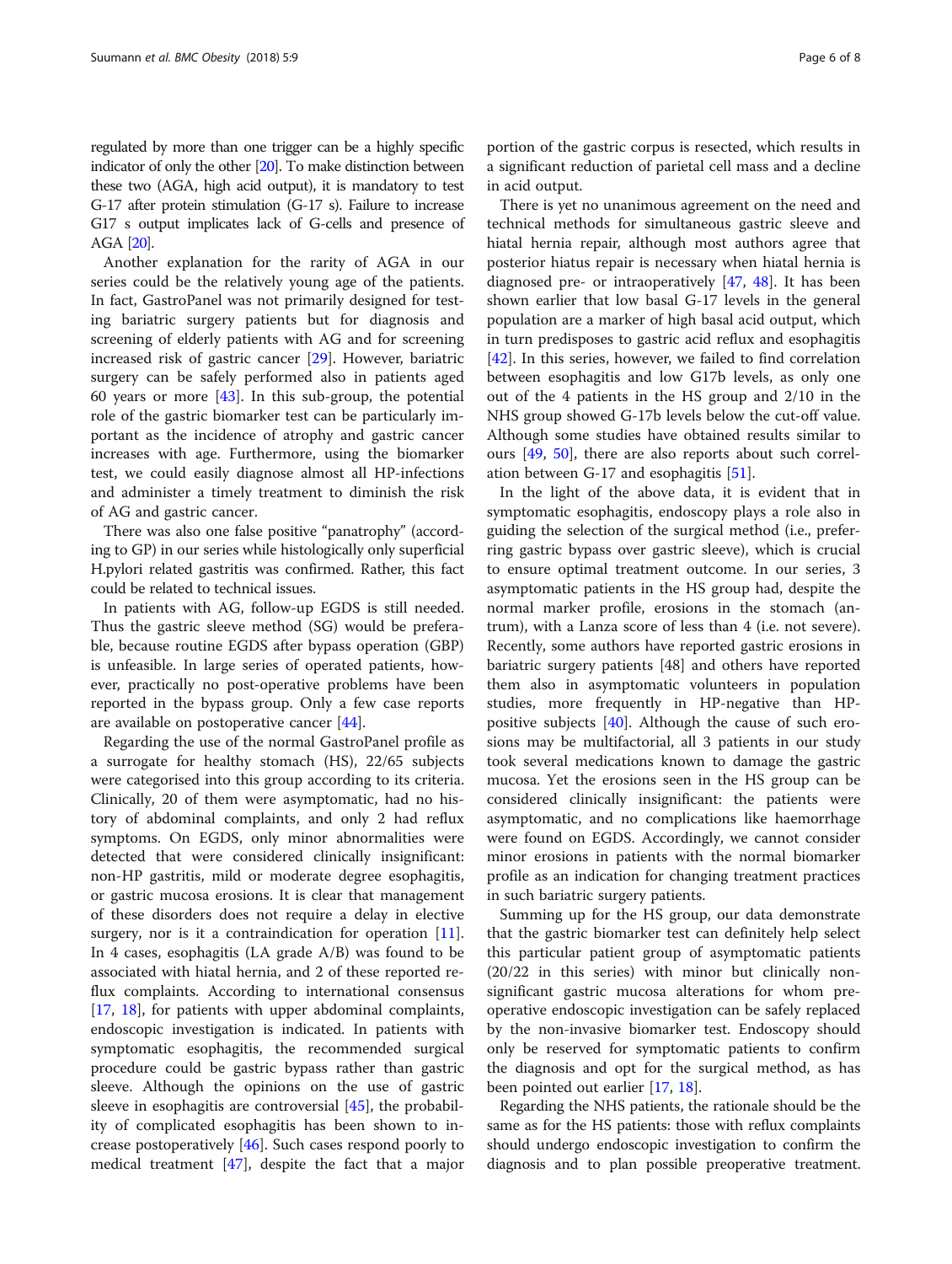<span id="page-6-0"></span>Endoscopic findings in bariatric surgery patients can be highly variable [\[52](#page-7-0)]. To avoid postoperative complications, including ulcer [\[52\]](#page-7-0), it is important to evaluate the patients pre-operatively to detect (by using GastroPanel) [[19](#page-7-0)] and eradicate HP infection. Although there were no cases of ulcer disease in our material, these steps are always important in this special group of patients. In the case of suspected peptic ulcer, EGDS is essential; the same applies to patients with a family history of gastric cancer.

The present results confirm that the normal biomarker profile in the GastroPanel test is an excellent surrogate for healthy stomach, and this non-invasive test could replace EGDS in the pre-operative management of bariatric surgery patients. Indeed, using the biomarker test, it could have been possible to avoid EGDS in 20/22 patients in the HS group, i.e., in 31% (20/65) of all bariatric patients in our cohort. These asymptomatic patients with the normal biomarker profile are at very low risk to develop a clinically significant disease in the gastric mucosa, including peptic ulcer and gastric cancer [\[19](#page-7-0), [53](#page-7-0)].

## Conclusions

The present study demonstrates good correlation between serum biomarkers and gastric mucosal status in preoperative assessment of bariatric surgery patients. In asymptomatic patients with the normal biomarker profile, endoscopic investigation can be safely abandoned, which brings significant economic and resource-related benefits. The potential cost-effectiveness of this strategy would also be population and country specific. Given the key causative role of HP in gastric pathologies, one can anticipate that the lower is HP prevalence in the population, the higher is the proportion of patients in whom EGDS can be avoided. The full benefits of the non-invasive biomarker screening of bariatric surgery patients for EGDS (high-risk patients only) can only be established in larger cohorts, with participants from different populations and with different prevalences of HPinfection.

#### Abbreviations

AG: Atrophic gastritis (mucosal atrophy); AGA: Atrophic antrum gastritis; AGC: Atrophic gastritis of the corpus; AGP: Atrophic pan-gastritis (AG of the antrum and corpus); BMI: Body mass index;

EGDS: Esophagogastroduodenoscopy; G17 s: Stimulated amidated Gastrin 17; G17b: Basal (fasting) Gastrin 17; GBP: Gastric bypass; GERD: Gastroesophageal reflux disease; HP: Helicobacter pylori; HPAb: Helicobacter pylori antibodies; HS: Healthy stomach; LA: Los Angeles classification of esophagitis; NHS: Nonhealthy stomach; PgI: Pepsinogen I; PgII: Pepsinogen II; SG: Sleeve gastrectomy; UGI: Upper gastrointestinal; USS: Updated Sidney System

#### Acknowledgements

We thank Ester Jaigma for revising the English text of the manuscript.

#### Funding

The clinical part of the study was financed by the Faculty of Medicine, University of Tartu.

#### Availability of data and materials

The datasets used and/or analysed during the current study are available from the corresponding author at reasonable request.

#### Authors' contributions

JS, TS, AP, KS and PS participated in the design of the study, interpreted the data, and drafted the manuscript. JS and TS collected the clinical material. ZR, KS and PS performed, each independently, the histological evaluation of the gastric biopsies. ÜK designed and performed the statistical analyses. All authors have read and approved the final version of the manuscript.

#### Ethics approval and consent to participate

The study was approved by the Ethics Committee on Human Research of the University of Tartu. Written informed consent was obtained from all patients.

#### Consent for publication

Not applicable

#### Competing interests

K. Syrjänen is an employee of Biohit Oyj and participated in the study within part of his assignments as the Chief Medical Director of the company. He is not a shareholder of the company. Pentti Sipponen is a shareholder and member of the Scientific Advisory Board of Biohit Oyj. The company develops and markets laboratory tests mainly for gastrointestinal diseases. All other authors have no conflict of interest to report.

## Publisher's Note

Springer Nature remains neutral with regard to jurisdictional claims in published maps and institutional affiliations.

#### Author details

<sup>1</sup>Department of Surgery, University of Tartu, Tartu, Estonia. <sup>2</sup>Department of Pathology, University of Tartu, Tartu, Estonia. <sup>3</sup>Department of Clinical Research, Biohit Oyj, Helsinki, Finland. <sup>4</sup>Patolab Oy, Espoo, Finland

## Received: 22 August 2017 Accepted: 1 February 2018 Published online: 20 February 2018

#### References

- 1. Ogden CL, Carroll MD, Curtin LR, McDowell MA, Tabak CJ, Flegal KM. Prevalence of overweight and obesity in the United States, 1999-2004. JAMA. 2006;295(13):1549–55.
- 2. Benotti PN, Forse RA. The role of gastric surgery in the multidistsiplinary management of severe obesity. Am J Surg. 1995;169:361–7.
- 3. WHO <http://www.who.int/mediacentre/factsheets/fs311/en/>. Accessed 20 Apr 2017.
- 4. Azagury DE, Lautz DB. Obesity overview: epidemiology, health and financial impact, and guidelines for qualification for surgical therapy. Gastrointest Endosc Clin Am. 2011;21:189–201.
- 5. Gu W, Chen C, Zhao KN. Obesity-associated endometrial and cervical cancers. Front Biosci (Elite Ed). 2013;5:109–18.
- 6. Aleksandrova K, Nimptsch K, Pischon T. Obesity and colorectal cancer. Front Biosci (Elite Ed). 2013;5:61–77.
- 7. Cheraghi Z, Poorolajal J, Hashem T, Esmailnasab N, Doosti IA. Effect of body mass index on breast cancer during premenopausal and postmenopausal periods: a meta-analysis. PLoS One. 2012;7:e51446.
- 8. Allott EH, Masko EM, Freedland SJ. Obesity and prostate cancer: weighing the evidence. Eur Urol. 2013;63:800–9.
- 9. Preston SH, Mehta NK, Stokes A. Modeling obesity histories in cohort analyses of health and mortality. Epidemiology. 2013;24:158–66.
- 10. Gerson LB. Impact of obesity on endoscopy. Gastrointest Endosc. 2009;70:758–62.
- 11. Parikh M, Liu J, Vieira D, Tzimas D, Horwitz D, Antony A, Saunders JK, Ude-Welcome A, Goodman A. Preoperative endoscopy prior to bariatric surgery: a systematic review and meta-analysis of the literature. Obes Surg. 2016;26(12):2961–6.
- 12. Csendes A, Burgos AM, Smok G, Beltran M. Endoscopic and histologic findings of the foregut in 426 patients with morbid obesity. Obes Surg. 2007;1:28–34.